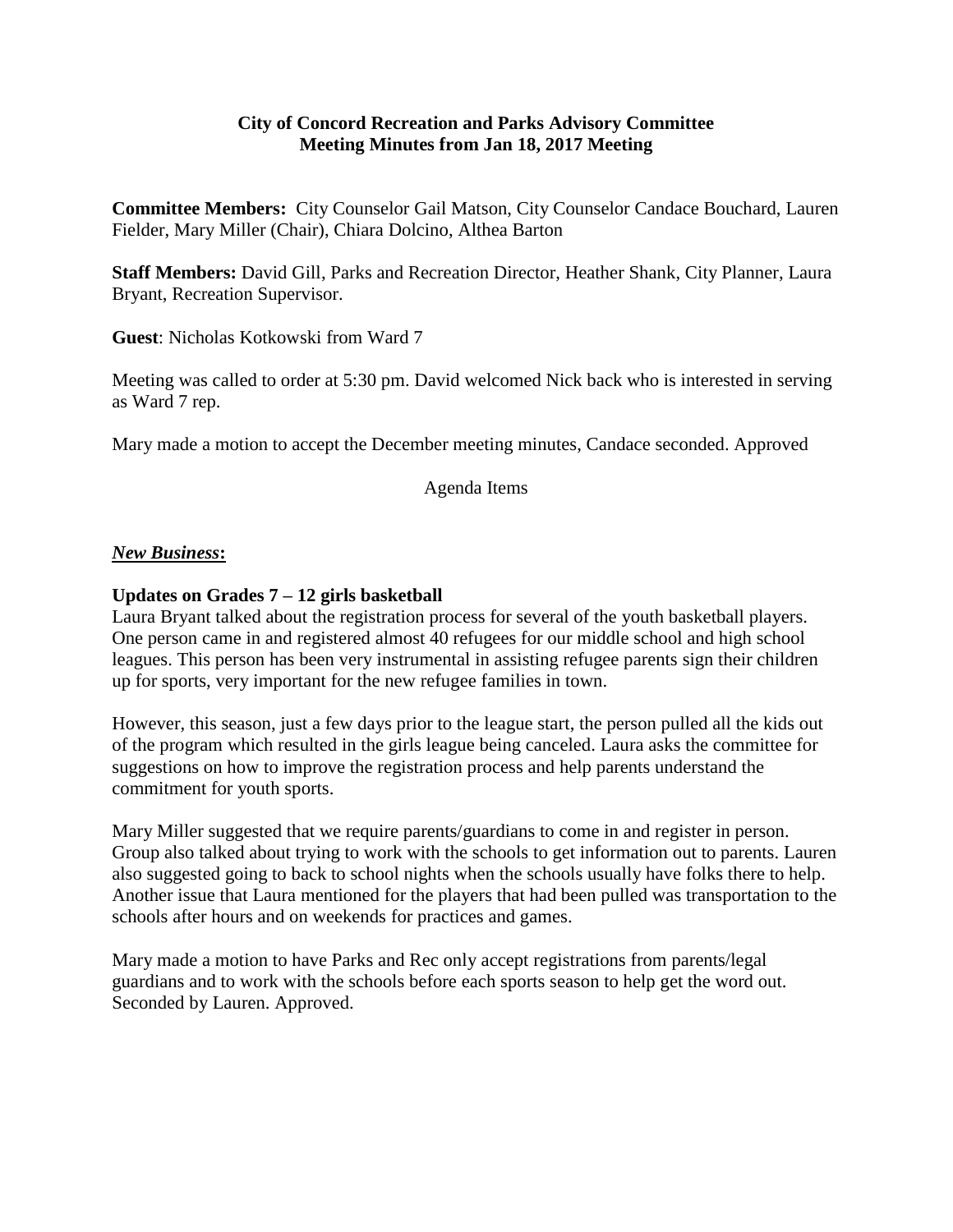## **CIP Review**

Handout of the CIP was given at the December meeting. David highlights the projects for next year and some new ones that should be included.

**Main project in FY 18 is Phase one of the Terrill**. Currently listed a 50% GO bonds and 50% donations and grants. VHB the consultant will be at the February RPAC meeting to review plans. Committee agreed this is a very exciting project and long overdue. David recommends keeping this project in FY18 – committee agrees

**White Park.** Monkey Around Playground is also currently listed as a FY18 project with 50% City GO Bonds and 50% donations. David also recommends keeping this project in FY18 as the playground is over 25 years old. David recommends keeping this project in FY18 – committee agrees.

**Rollins Park Trees;** David reminded the group the trees are scheduled to come down this winter. Currently FY 18 has some money to begin replanting the area. David recommends keeping this project in FY18 – committee agrees.

David highlighted the new items for Park CIP:

**Rolfe Park:** repairs to the two tennis courts that are currently not useable. Might be good location for full time outdoor pickleball courts.

**Rollins Park** Wall Repointing: Phase 1 will start in spring 2017 as funded. Will require several more phases to finish.

**White Park.** Parking lot repairs

**Memorial Field**: Formal inspection of baseball and football grand stands.

Mary indicated the improvements this year at Merrill Park are great. She asked David if there is any safety related items that are currently not listed in the Park CIP. David indicated other than what was disused as new items he does not see any items at the present time.

# *Old Business*

- **Community Center Update:** David discussed the city is in the process of selecting a company to be the construction manager for the project. At this moment, the department is still planning to move back to White Park first week of March. Construction should start spring of 2017.
- **Trees at Rollins Park:** City Council at their December meeting agreed to remove the red and white pines at Rollins Park. Staff will work with the city forester to have trees removed before the end of this winter.